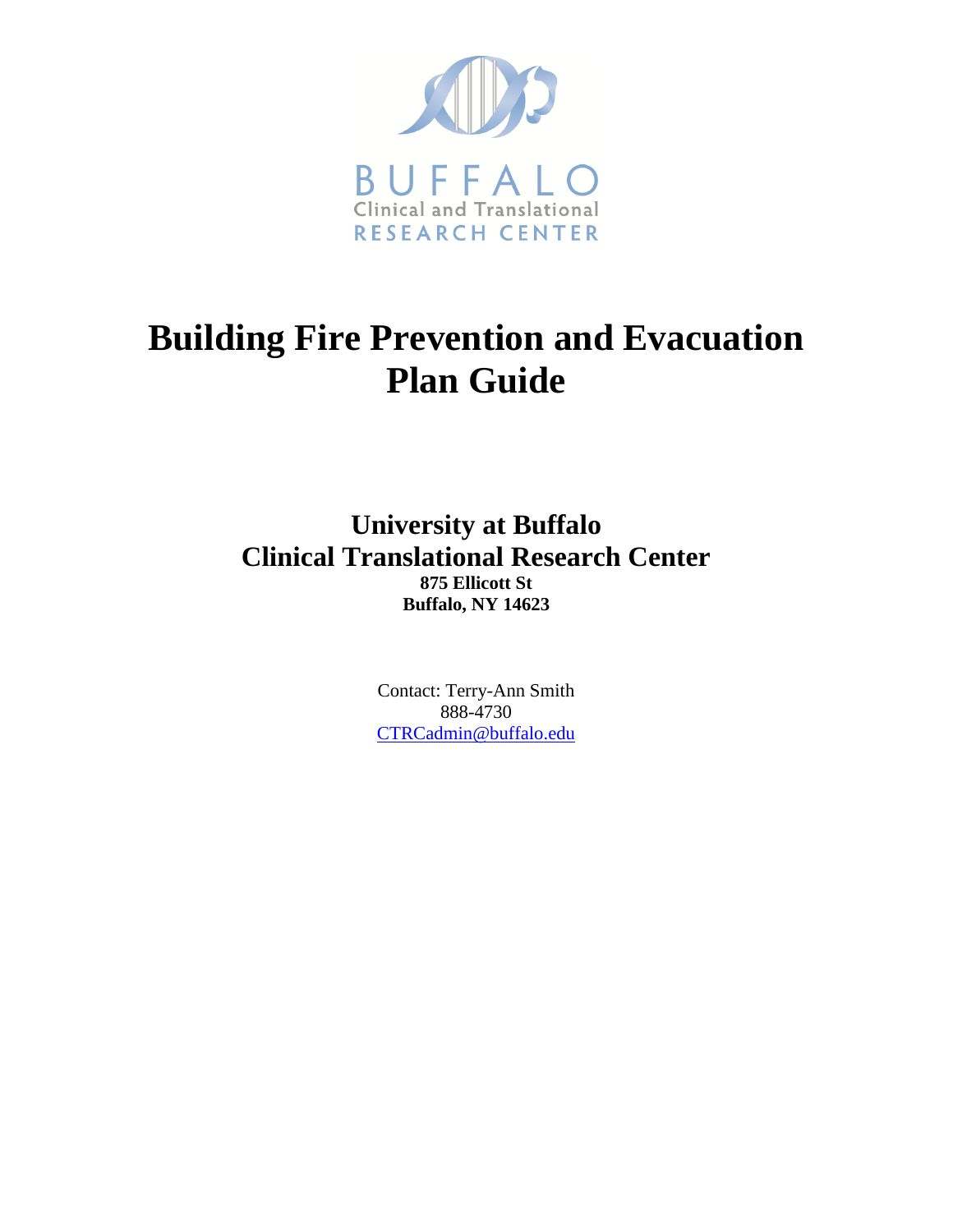

## **I. Introduction**

The University at Buffalo's (UB) Clinical Translational Research Center (CTRC) comprises floors 5-8 of the Gates Vascular Institute (GVI) at 875 Ellicott Street, Buffalo NY 14203. As such, the building is shared with Kaleida Health which operates the GVI as part of Buffalo General Medical Center (BGMC). This arrangement presents a number of issues for the development of the Building Fire Prevention and Evacuation Plan herein referred to as the plan. The plan must take into consideration and work with Kaleida's Building Fire Prevention and Evacuation Plan since UB personnel will be required to transit GVI spaces during evacuations. Many of these spaces are active hospital areas which could have an effect on hospital operations. In addition, a hospital such as GVI has different protocols for events such as fire, where evacuation may be needed.

## **II. CTRC Description**

The CTRC is a research facility located on the Buffalo Niagara Medical Center (BNMC) which is operated by the University at Buffalo (UB). The CTRC comprises floors 5-8 of the GVI and is interconnected with the BGMC. Each floor is approximately 50,000 square feet. The facility shares many facilities and services with Kaleida.

The fifth floor serves as the primary entrance to the facility, with a reception area located outside the main bank of elevators. A four story atrium is immediately adjacent to the reception area. The floor contains two large and one small seminar rooms. The floor also houses the CTRC administrative offices, Jacob's Institute, and UB Office of Science, Technology Transfer, and Economic Outreach (STOR). STOR also includes three laboratories that are leased to small biotech companies.

The sixth floor is mainly comprised of research laboratories. It also houses the Clinical Research Center (CRC) where research studies using human subjects are performed. The central corridors house mainly core laboratories while the peripheral hallways contain researcher's laboratories. The sixth floor also has a small seminar room and common kitchenette area.

The seventh floor houses the Laboratory Animal Facility (LAF), Imaging Center, and research laboratories. The LAF is a secured facility capable of housing both large and small animals. The imaging center houses a variety of scanners, including CT, PET/CT, and several MRIs that can be used for research studies with animals and humans.

The eighth floor includes research laboratories and building pumps and controls. The floor is approximately half laboratories, which are located on the north side and on both sides of the atrium on the west side of the building. The center of the building houses pumps and controls for the building facilities.

The CTRC also maintains a loading dock on the east side of the ground floor. A chemical storage room is located behind the loading dock area on the ground floor. There is also a future cyclotron room that sits below the loading dock area in the sub-basement of the building.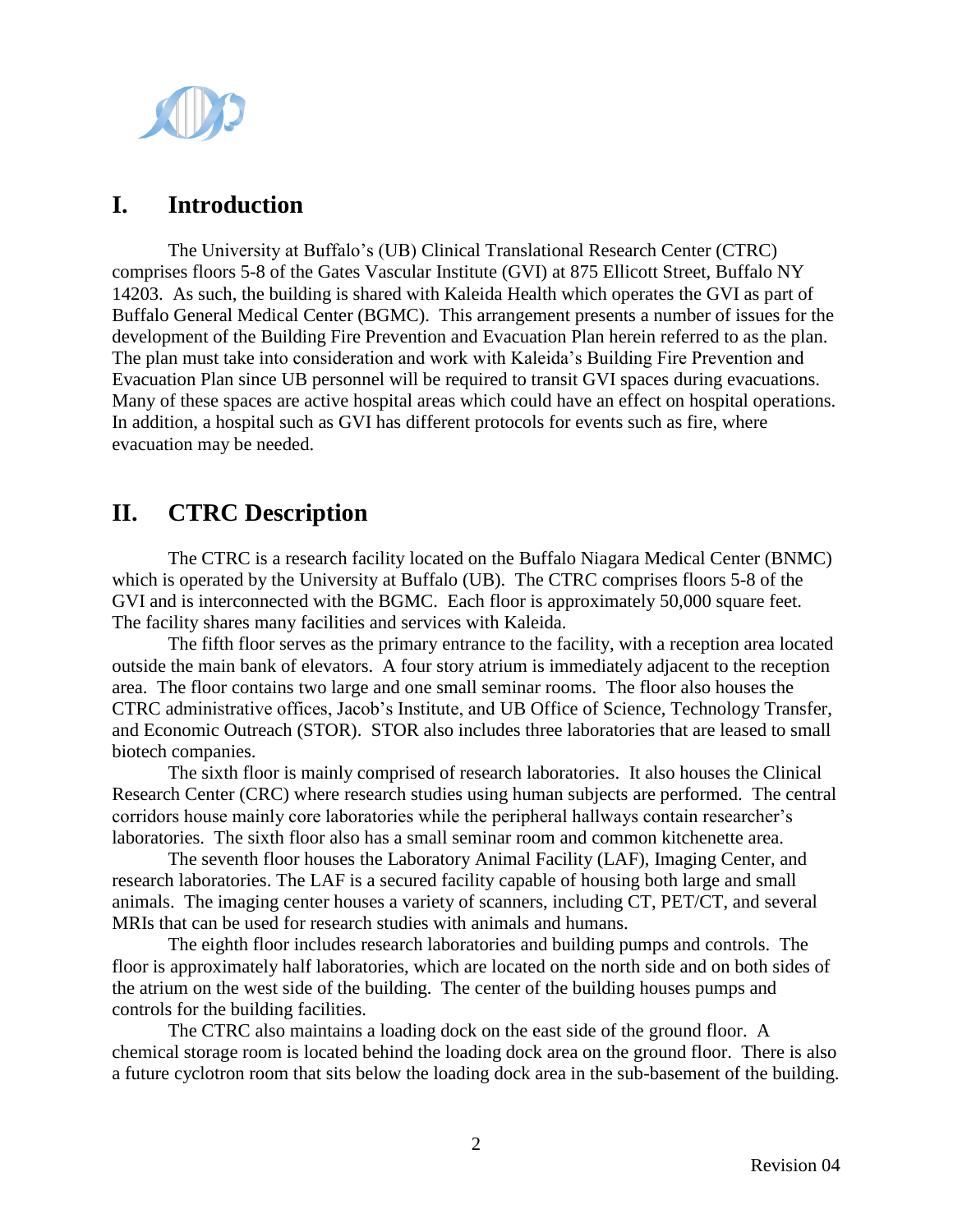

## **III. CTRC Operations**

The operations of the CTRC facility are unique compared to other University facilities due to its co-location with the Gates Vascular Institute, which is a Kaleida hospital facility that occupies the first four floors of the building. This setup presents unique challenges for enacting an evacuation plan since a hospital facility is required to perform evacuation procedures differently from other facilities. In addition, care must be taken so that CTRC evacuation plans do not interfere with the special needs and concerns of the hospital.

## **IV. CTRC Evacuation Routes**

The CTRC is serviced by three stairwells which would be used for building evacuation. The use of elevators for evacuation is not permitted. Evacuation routes are based on the locations of the stairwells. The stairwells are located on the southwest (stairwell #1), southeast (stairwell #2), and north (stairwell #3) sides of the building. Therefore the CTRC will be divided into three sections, each corresponding to the area of a stairwell that would serve as the primary route of egress. Stairwells adjacent to each section would be utilized in the event that the primary stairwell is inaccessible. Each section will be divided into areas that correspond to each of the four floors that comprise the CTRC.

Section 1 will include areas adjacent to stairwell #1, which will serve as its evacuation route. These areas would include the southwest and west sides of the CTRC. Stairwell #1 is located behind the main bank of elevators serving both the GVI and CTRC. Section 1 is divided into four areas, areas  $1-5-1-8$ , which correspond to each of the floors in section 1. Area  $1-5$ would include the reception area, atrium, large seminar rooms and café on the fifth floor. Area 1-6 would include the biorepository, and Clinical Research Center. Area 1-7 would include laboratory 7035 and the Imaging Center. Area 1-8 would include laboratories and offices on the west side of the atrium on the eighth floor.

Section 2 includes areas on the southeast side of the building. The areas for section2Area 2-5 would include the Jacob's Institute. Area 2-6 would include the  $6<sup>th</sup>$  floor east laboratories, workstations and offices. Area 2-7 is defined as the Laboratory Animal Facility. Area 2-8 encompasses mainly building engineering spaces where there are no permanent persons assigned.

Section 3, which is served by stairwell #3 serves the north side of the building. Stairwell #3 is located in the north central hallway, parallel to the northernmost east-west hallway on each floor. It should be noted that stairwell 3 includes a short walkway on the first floor, which leads to one set of additional stairs before one exits the building. Section 3-5 includes the STOR and UB2020 areas. Section 3-6 comprises the north laboratories, offices and workstations on the sixth floor, in addition to laboratories 6048 and 6050. Section 3-7 includes the laboratories, offices, and workstations on the north side of the building, in addition to the 7036 suite of laboratories.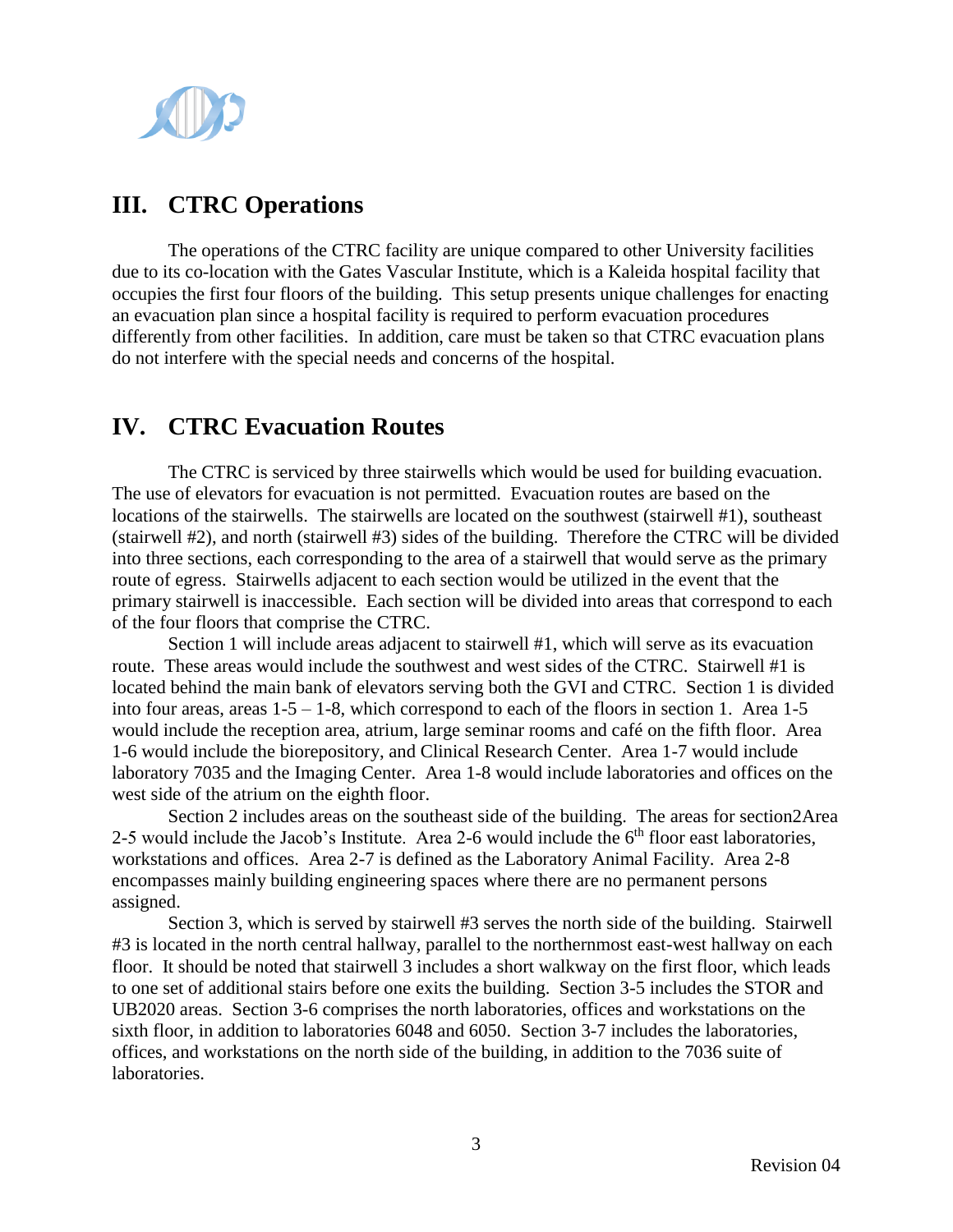

**Figure 1: Evacuation zones on the (5th) fifth floor of the CTRC (Blue 5-1, Pink 5-2, Green 5-3).**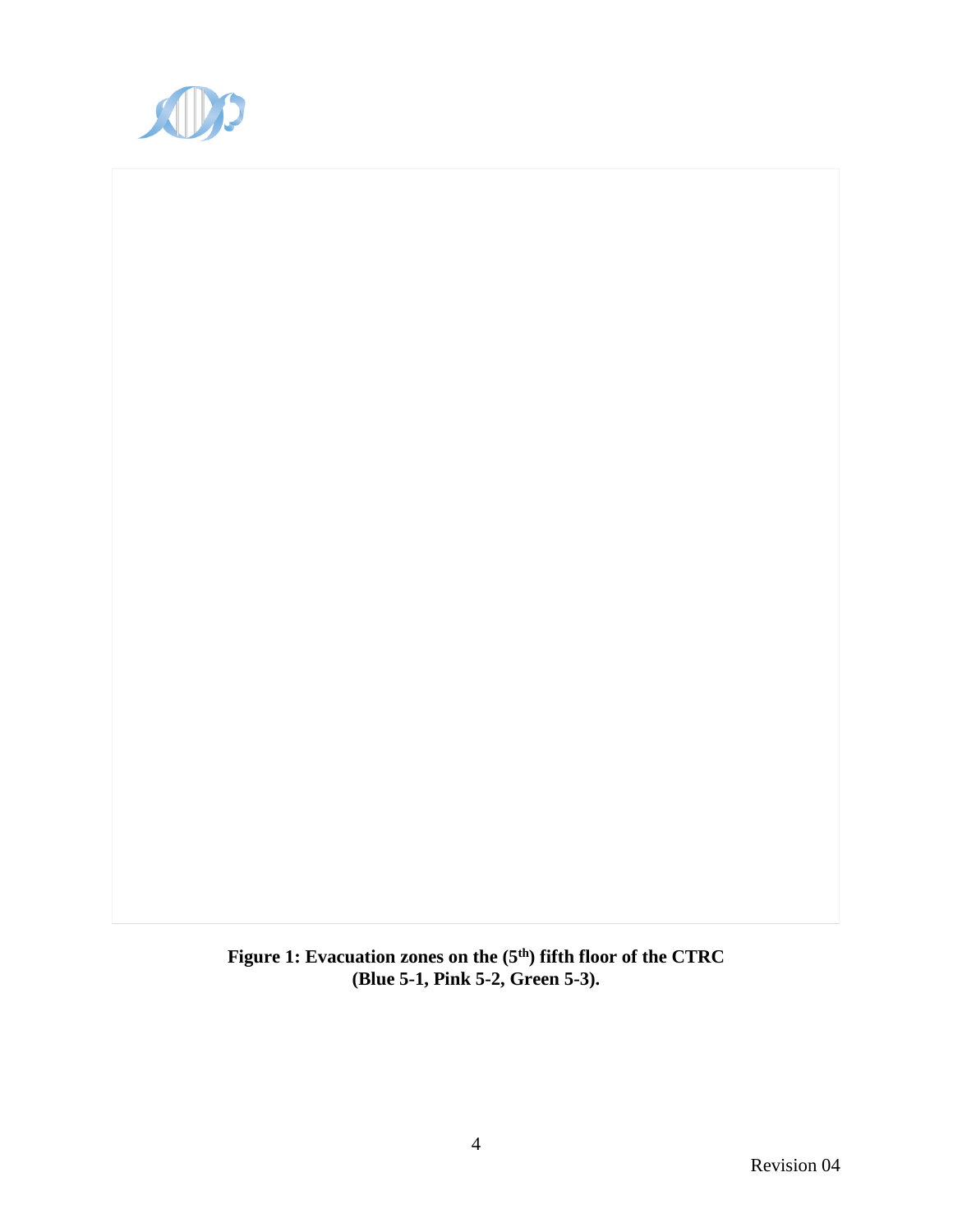



**Figure 2: Evacuation zones on the (6th) sixth floor of the CTRC (Blue 6-1, Pink 6-2, Green 6-3).**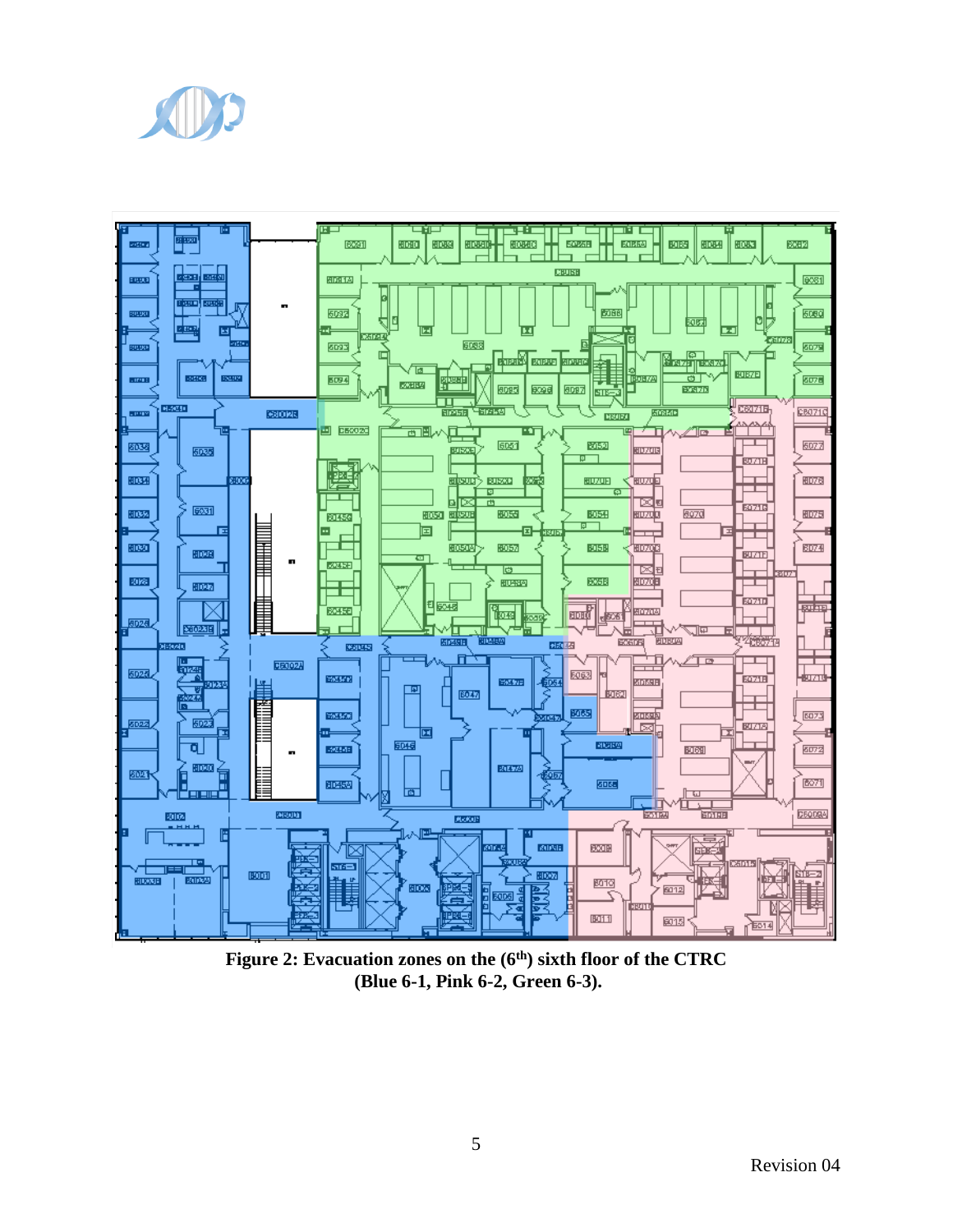

**Figure 3: Evacuation zones on the (7th) seventh floor of the CTRC (Blue 7-1, Pink 7-2, Green 7-3).**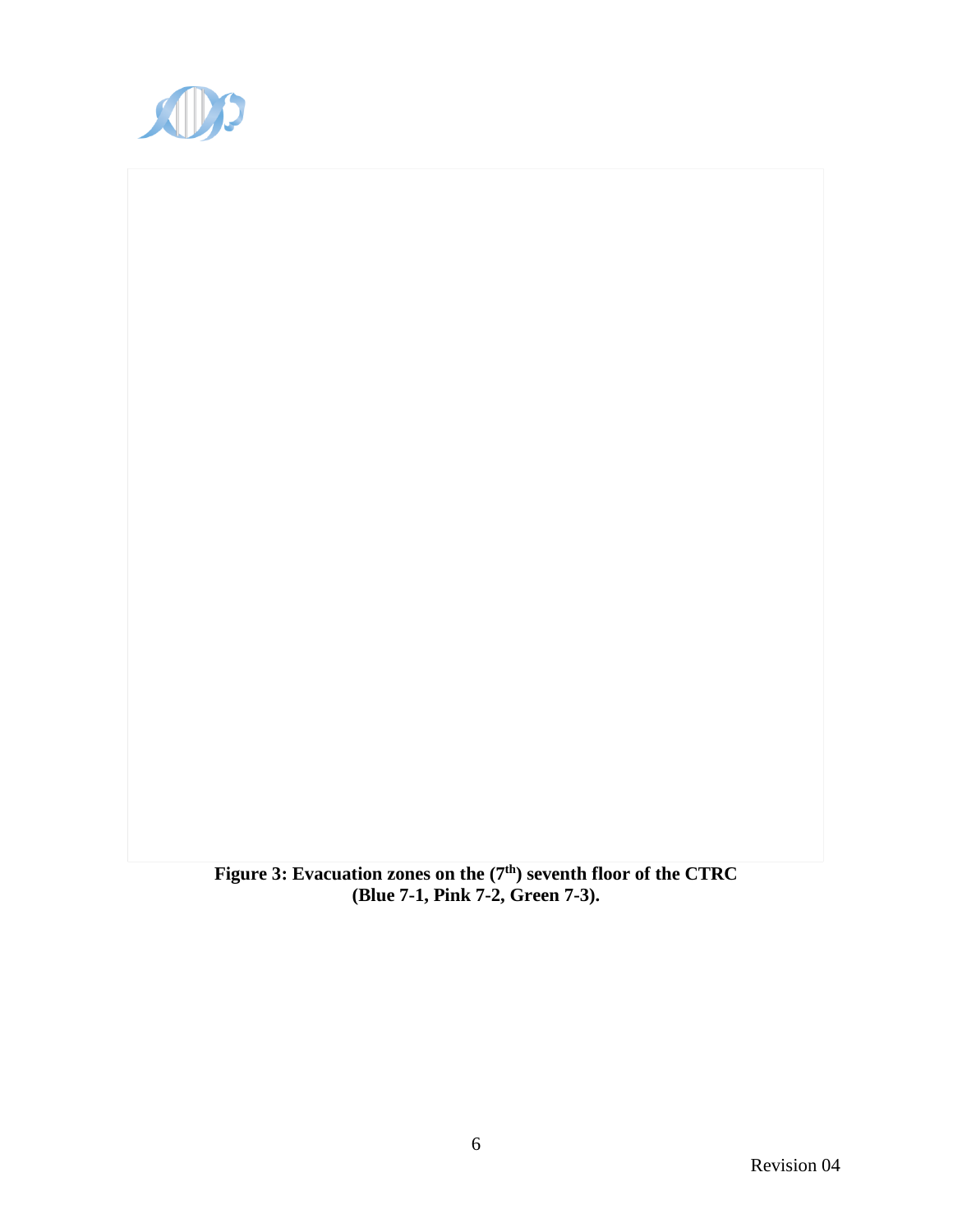

**Figure 4: Evacuation zones on the (8th) eighth floor of the CTRC (Blue 8-1, Pink 8-2, Green 8-3).**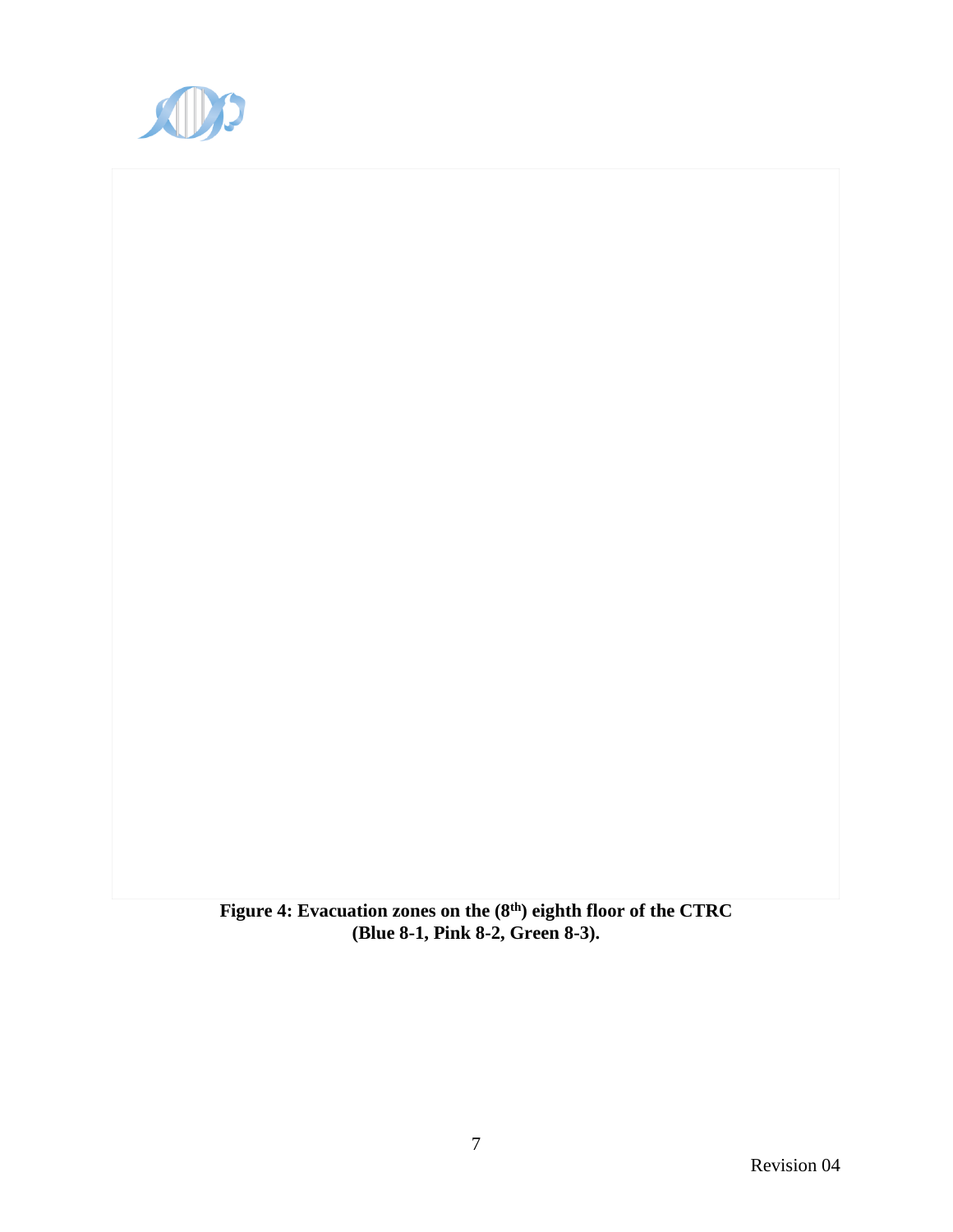

#### **Safe Room/Area of Refuge:**

A safe room/area of refuge is located in the fifth floor landing of stairwell one in the CTRC. The stairwell is protected from penetration of heat and the products of combustion. The landing is equipped with an intercom that connects directly to Kaleida Security.

The function of the safe room/area of refuge is to serve as a shelter for individuals who are unable to evacuate the building. Persons using Safe Rooms, whenever possible, should be accompanied by a person (buddy) who is capable of providing assistance to the person who is unable to exit the building. Anyone needing to utilize the safe room/area of refuge should immediately use the intercom to contact Kaleida security and provide the following information:

Tell the dispatcher:

- 1. Your Name
- 2. Where you are (CTRC, fifth floor landing, stairwell #1)
- 3. How many people are with you
- 4. Why you are not able to exit the building
- 5. Report the location of any smoke or fire you may have observed

## **V. Building Hazards**

The CTRC is situated over the Gates Vascular Institute (GVI), which occupies the lower floors. The GVI is a hospital facility, which has its own hazards that will not be discussed in this document. This document will focus on the hazards within the Universities CTRC spaces. The CTRC is primarily an academic research institution that contains wet labs, an animal facility, a clinical research center, imaging facility, and a facilities space. Therefore the facility has many hazards that are not present in traditional buildings.

Chemical hazards will be located throughout the laboratories and storage spaces in the building. In most cases, the amount of most chemicals will be relatively small, generally well below five kilograms in the laboratories. Flammables are stored in flammable cabinets, and acids are stored in vented cabinets below the fume hoods. Small amounts of volatile chemicals may also be stored within the fume hoods. In addition to the laboratories, chemicals may also be present in larger quantities in the CTRC chemical storage room, suite GB026. The suite is divided into six rooms where chemicals with different properties are stored.

Compressed gases are stored in various laboratories and rooms throughout the facility. The sixth and seventh floors have several compressed gas cylinder storage closets that store a variety of compressed gases including carbon dioxide, compressed liquid nitrogen, and oxygen. Additional compressed gas cylinders may also be stored in racks on the loading dock and in the chemical storage room located behind the loading dock (room B1001E, D). All cylinders are required to be secured and to have valve protectors in place when not in use. All rooms where compressed gases are stored will be labeled with a sign indicating so.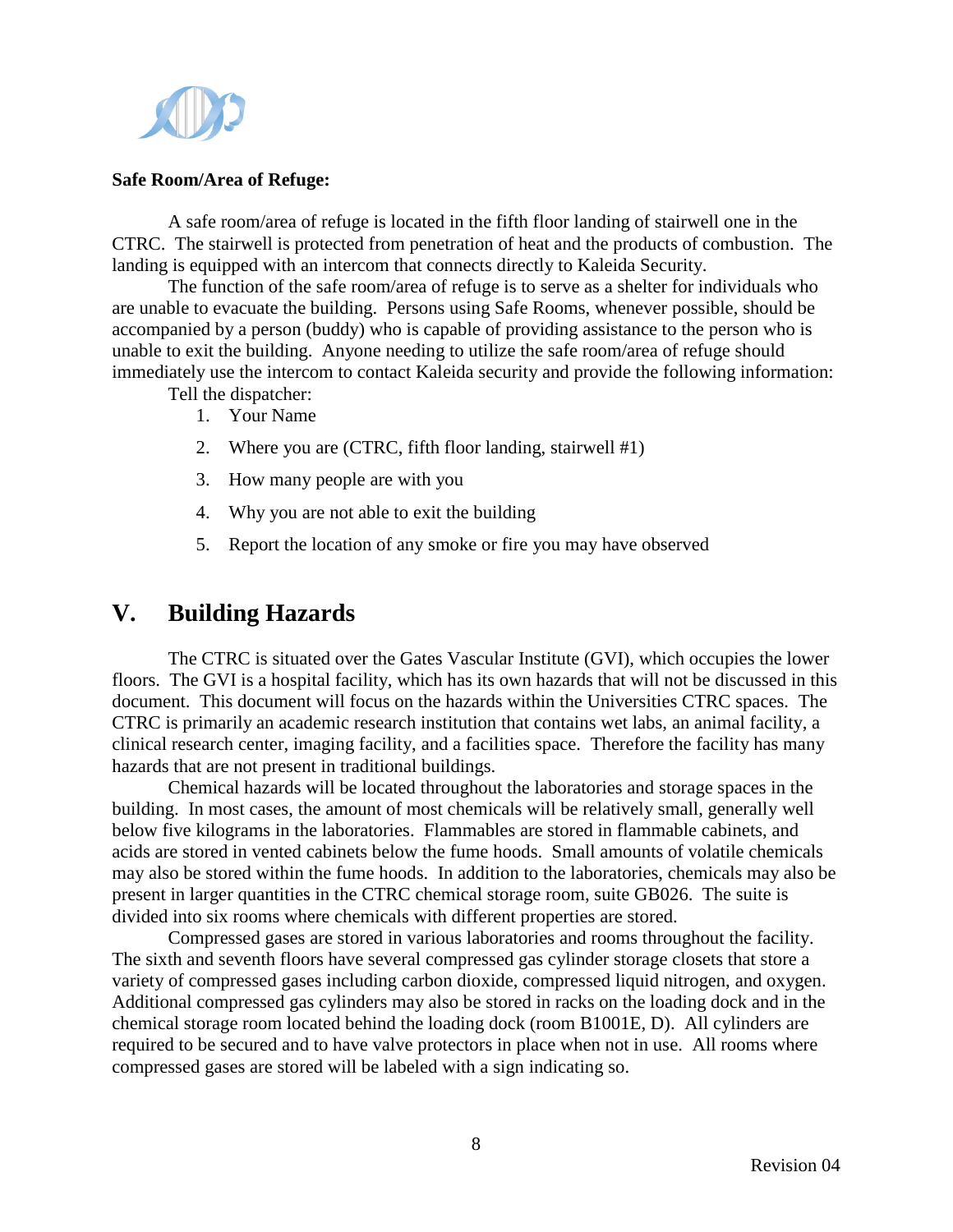

Radiological hazards may be present from open sources, sealed sources, and from radiation generating equipment. Various laboratories located throughout the facility may utilize small quantities of open source radioactive isotopes. Laboratories and areas where isotopes will be utilized and stored will be labeled appropriately. Areas where sealed sources are utilized and stored will also be labeled appropriately. Radiation generating equipment is located in the Imaging Facility on the seventh floor, in the Laboratory Animal Facility, and in the Toshiba Stroke Center on the eighth floor. In addition there is a mobile fluoroscopy device in the cardiology laboratories on the seventh floor.

Biological hazards are limited to Biosafety Level-2 organisms, however clinical samples may be processed in the laboratories and have the potential to carry unknown risks. Laboratories and equipment where there is a risk of exposure to biologicals will be labeled appropriately. In addition, laboratories who perform research on known pathogens will have signage on the outer doors indicating the risk level and agents present in the laboratory.

## **VI. CTRC Fire Prevention and Evacuation Planning Committee**

A Fire Prevention and Evacuation Planning Committee comprised of a Chairman who serves as the Building Evacuation Coordinator and membership reflecting the organization of the CTRC's evacuation zones who serve as Section and Area Coordinators was created to implement the plan. The responsibilities of the committee are as follows:

- a. Coordinate with Environment, Health and Safety (EH&S) to schedule and conduct practice exercises to test evacuation organization functions.
- b. Monitor infrastructure and occupancy changes within the building and make modifications/adjustments to the BEP as necessary.
- c. EH&S recommends that the BEP be reviewed on a regular basis (at a minimum, once every 6 months) or when Building modifications are made.
- d. Ensure that all building occupants are aware of the BEP and that they agree with its provisions. The committee should work to ensure that all concerns or questions raised by the building occupants are addressed. EH&S can assist if needed.
- e. Promote occupant fire and life safety awareness and attitudes in the Building/Department through any of EH&S's Fire Prevention Programs.

The positions of the persons on the committee and their responsibilities are as follows: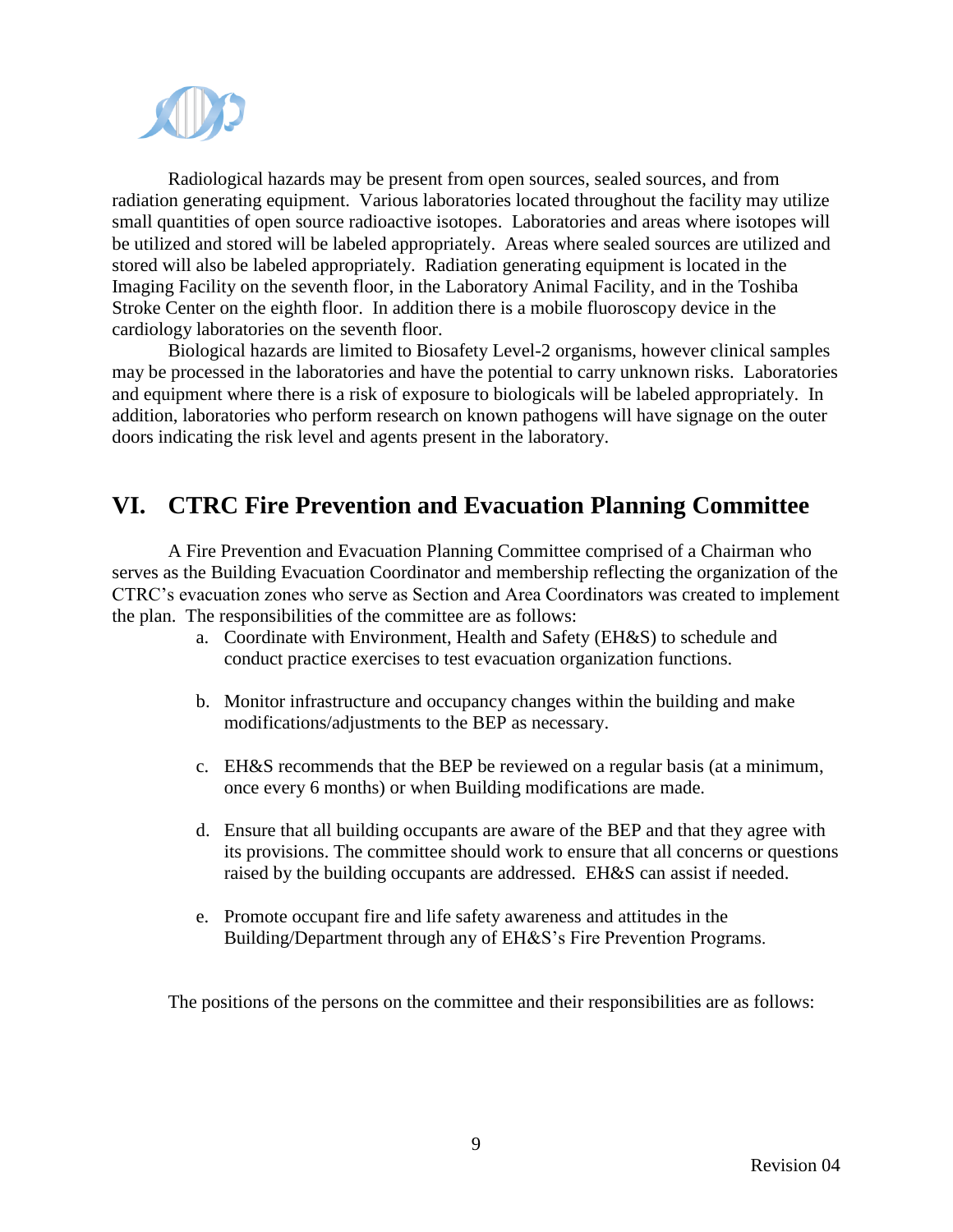

#### **Committee Chairperson/ Building Evacuation Coordinator (BEC)**

#### **Duties:**

- a) During alarms or building evacuations, acts as the building liaison to the first responders.
- b) Receives accountability information from Building Section Coordinator(s) or Assistant Coordinator(s) and makes the information available to the first responders.
- c) Remains at post to answer any additional inquiries or requests from the first responders.

#### **Building Section Coordinator**

#### **Duties:**

- a) Oversees the BEP for a defined section of the building.
- b) Implements the BEP during an event and coordinates activities in the section.
- c) After evacuating the building, the Building Section Coordinator remains at the assigned assembly area, and collects accountability information and status reports from the Area Coordinators in his/her section.
- d) Relays the accountability information and status reports to the BEC.
- e) Relays information on any person or persons who may be in a Safe Room to the BEC. (Information needed: room number, number of persons requiring assistance, why they are not able to exit the building).
- f) On an ongoing basis, monitors corridors, exit access, exit way and exit egress conditions and reports hazardous conditions to the Building Evacuation Coordinator for corrective action.

#### **Area Coordinator**

#### **Duties:**

a) In the absence of a Building Section Coordinator, fills the Building Section Coordinator position as the designated Alternate.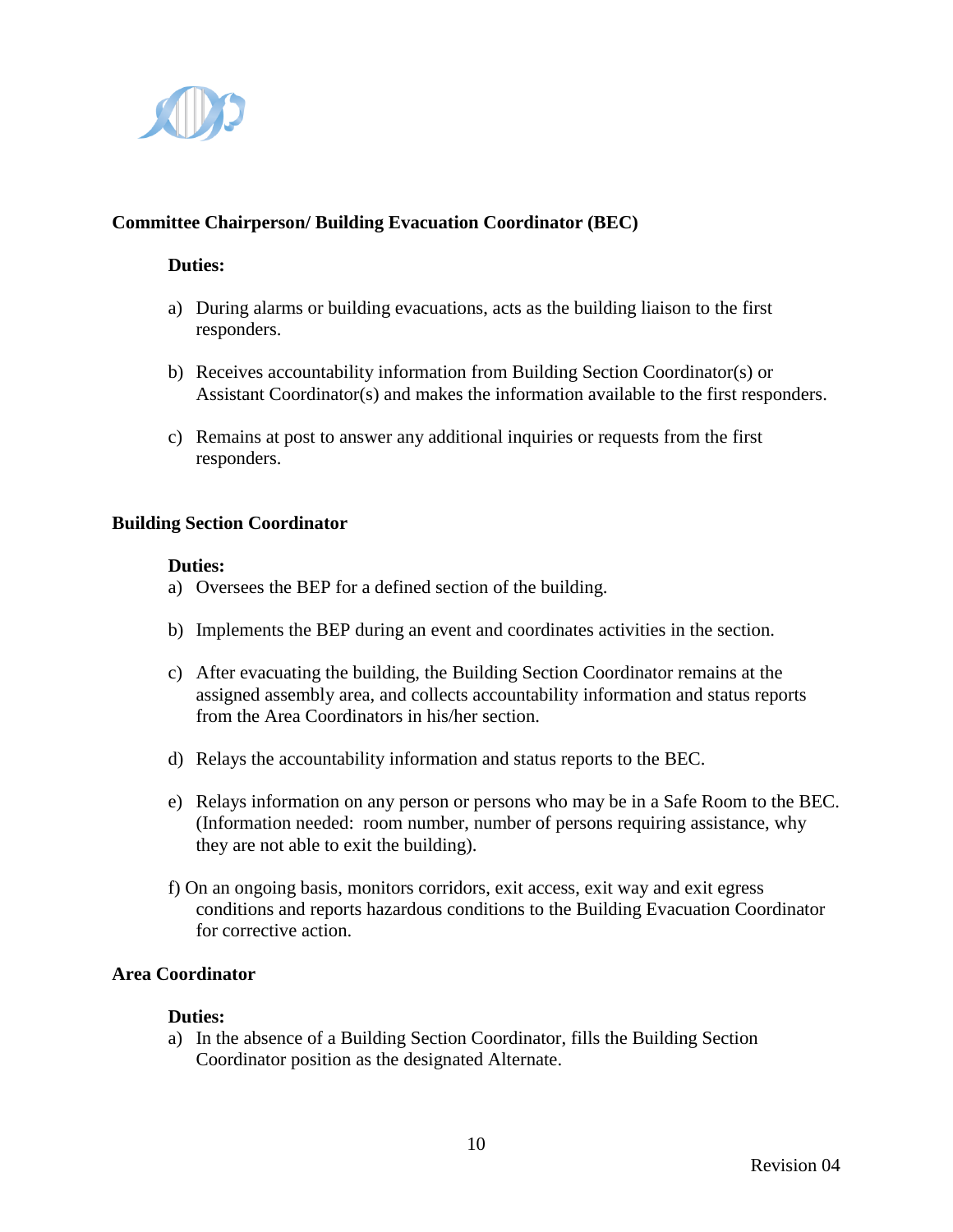

- b) Walk through their assigned areas on their way out of the building, looking for occupants who have not evacuated. Area Coordinators are not to place themselves in danger during this process. If fire and/or smoke are observed, they are to leave the building immediately
- c) Reports status of assigned area to the Building Section Coordinator.
- d) Assists in the assigned assembly area as directed by the Building Section Coordinator.
- e) During evacuation, reports Safe Room Occupancy to Section Coordinator.

#### **Fire Evacuation Drills:**

All buildings must have three annual drills in accordance with the New York State Fire Code. These drills are unannounced and are held at the discretion of the Environment, Health & Safety Office (Building Code 405.4). Drills involve full evacuation of the building as part of the exercise. However since the CTRC occupies the floors above a working medical center which may interfere with the operations of the medical center, occupants will be directed to specific areas in cooperation with Kaleida Security. Evacuation routes lead occupants to the ambulance bay area where they are directed to proceed north along the wall towards North Street. Once around the wall, they may proceed up the drive towards Goodrich Road where they may reenter the back lobby of GVI. They are to remain at that location until given additional instructions or cleared to reenter the CTRC. Upon reentry, CTRC should avoid the main elevators to the GVI and utilize the back elevators or stairways to avoid interfering with patients, visitors and GVI staff.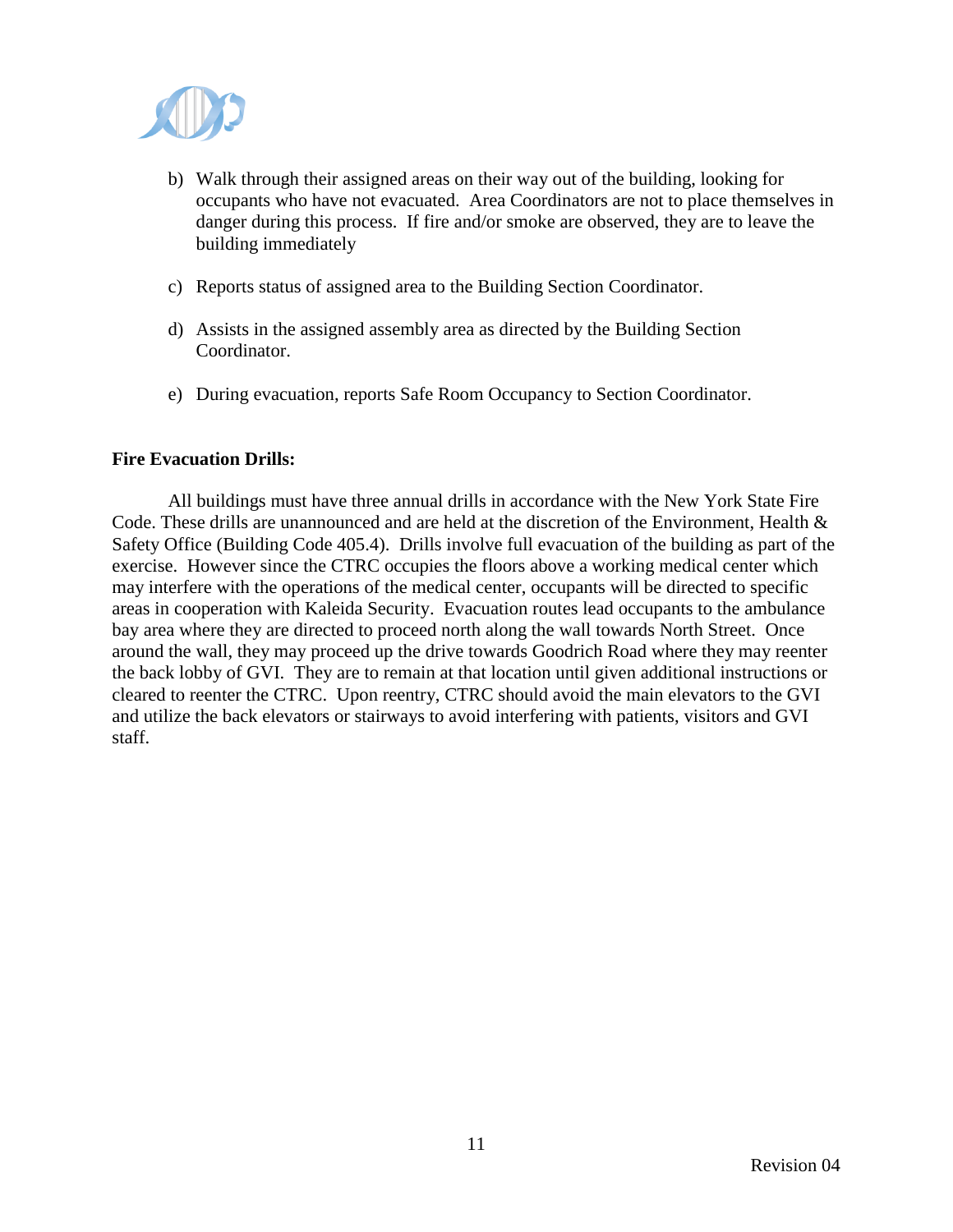

## **Appendix A:**

# **CTRC Organization**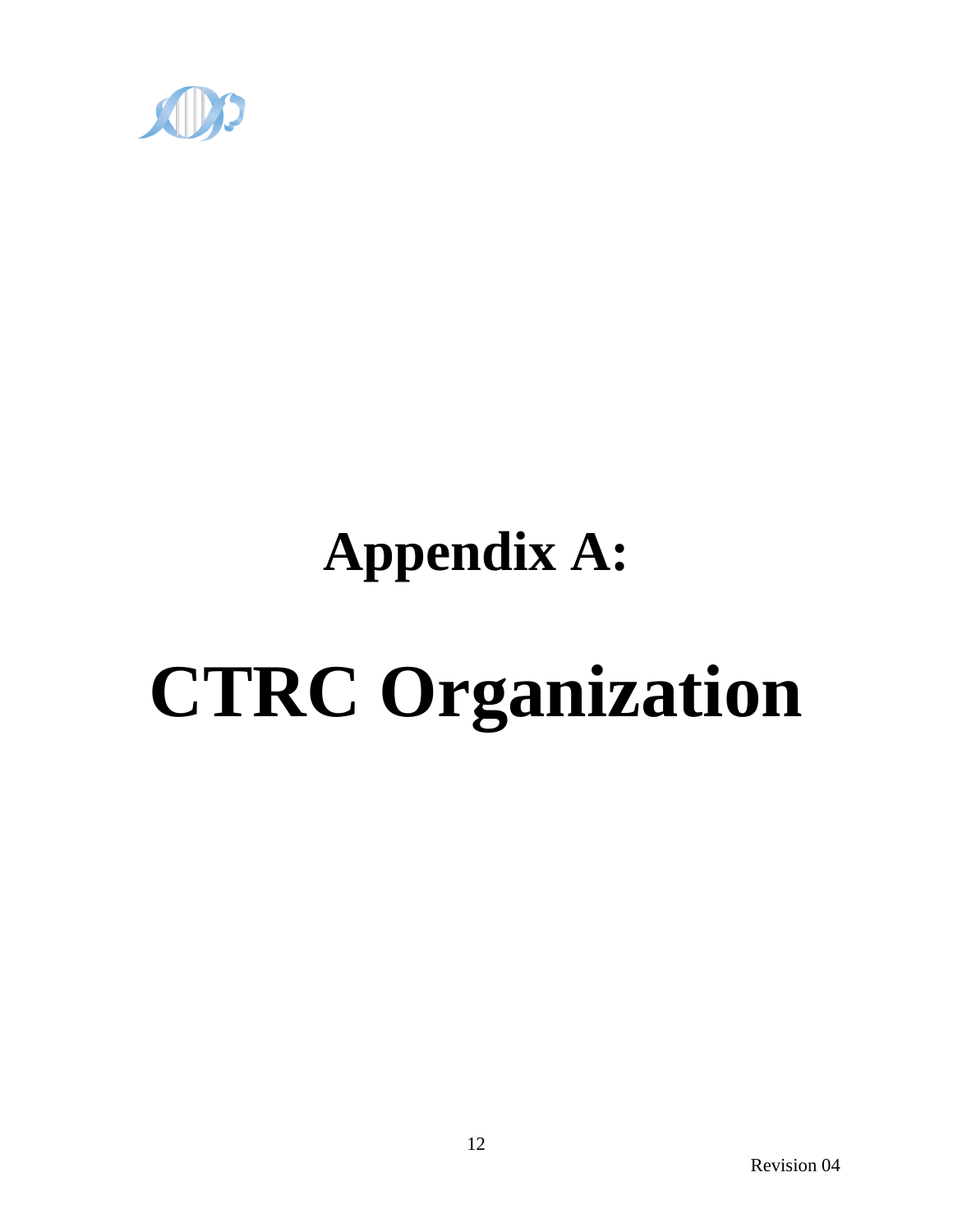

## **CTRC Evacuation Committee Organizational Chart**

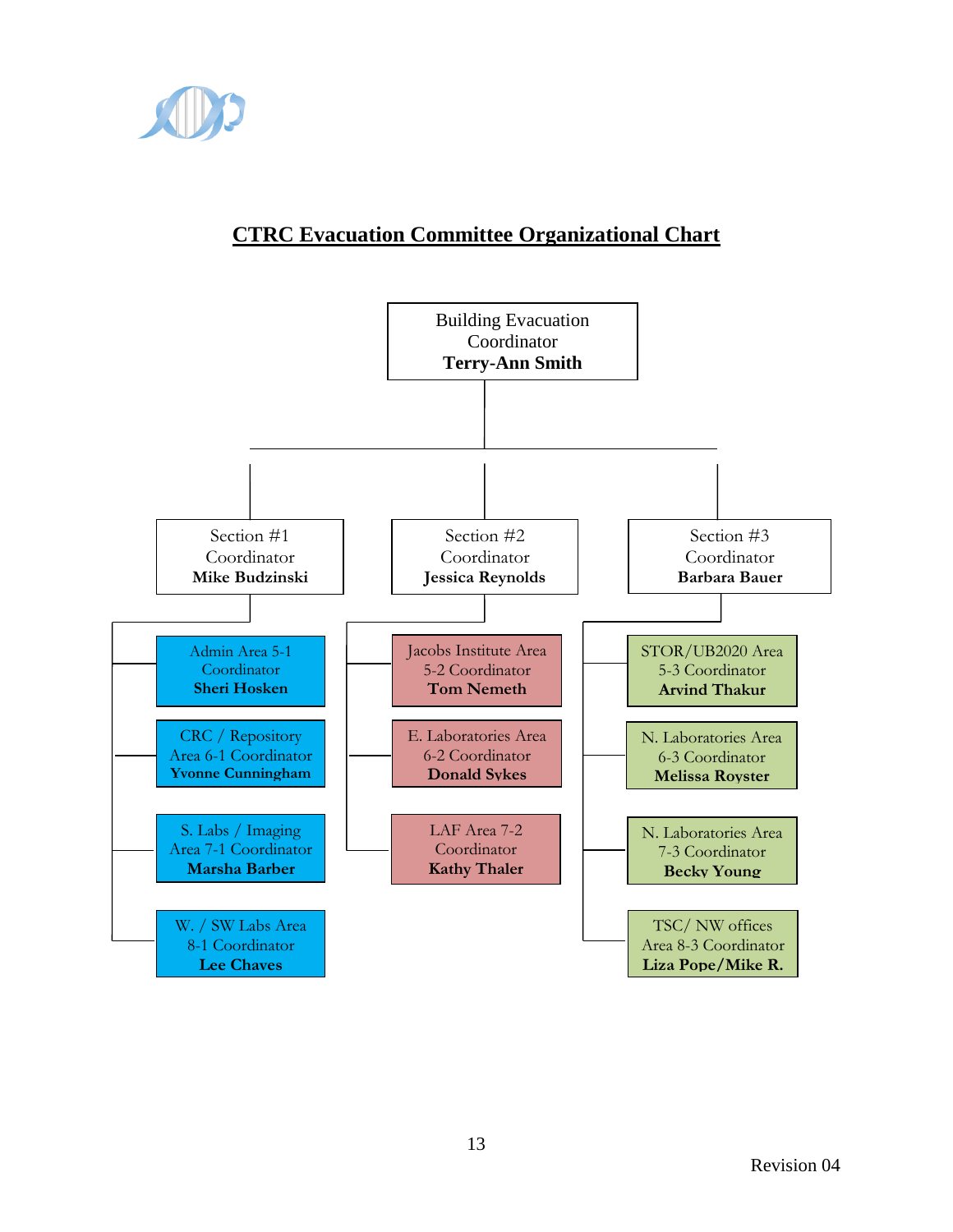

### **Section 1: CTRC Building Occupant Information Date Implemented\_\_\_\_\_**

Building Name: Clinical and Translational Research Building **Date Revised\_\_\_\_\_\_\_\_\_\_**

**Review Date\_\_\_\_\_\_\_\_\_\_**

#### **DEPARTMENT INFORMATION:**

#### **Department: Jacobs Institute**

Department Head: L Nelson Hopkins III, M.D.

Room Number: 5074 Phone Number: 888-4820

Location (s) in Building: Fifth floor rooms 5021-77

#### **Department: UB STOR**

Department Head: Lindsey McGurrin

Room Number: 5089 Phone Number: 888-4823

Location (s) in Building: Fifth floor rooms 5079-89

#### **Department: Clinical Research Center**

Department Head: Kimberley Brunton, R.N.

Room Number: 6040A Phone Number: 888-4840

Location (s) in Building: Sixth floor rooms 6020-40

#### **Department: Division of Infectious Disease**

Department Head: Timothy Murphy, M.D.

Room Number: 6091 Phone Number: 881-8010

Location (s) in Building: 6086B-D, 6088, 6091, and 6094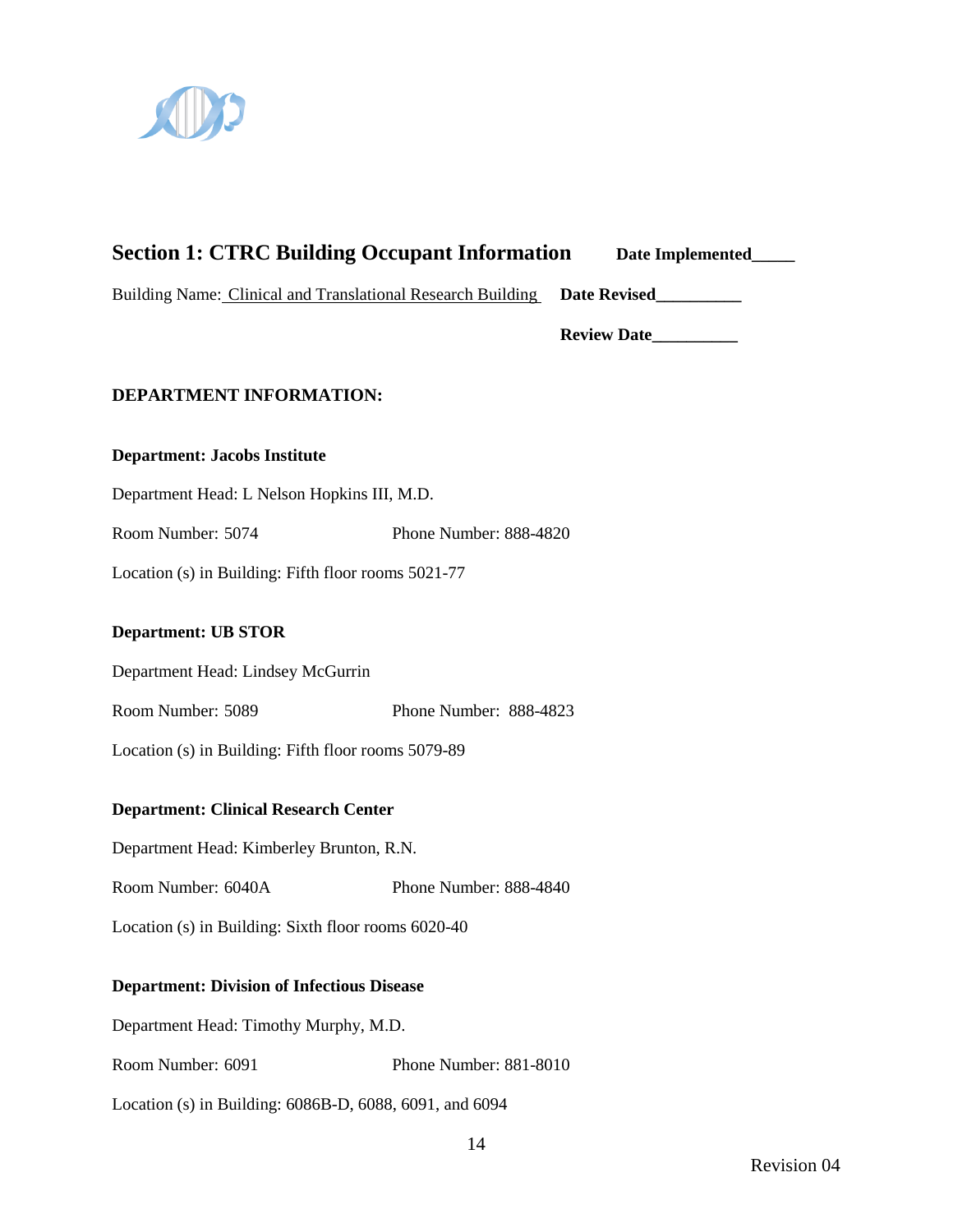

#### **Department: Gastroenterology**

Department Head: Andrew Talal, M.D.

Room Number: 6089 Phone Number: 888-4737

Location (s) in Building: 6045E, 6050, 6089-90

#### **Department: Dermatology**

Department Head: Animesh Sinha, M.D., Ph.D.

Room Number: 6082 Phone Number: 842-2116

Location (s) in Building: 6078-87

#### **Department: Division of Endocrinology**

Department Head: Husam Ghanim, M.D.

Room Number: 6077 Phone Number: 881-8924

Location (s) in Building: 6070, 6071H, 6077

#### **Department: Division of Allergy, Immunology, and Rheumatology**

Department Head: Stanley Schwartz, M.D.

Room Number: 6076 Phone Number: 859-2985

Location (s) in Building: 6070, 6071C-E, 6074-6

#### **Department: Neurology**

Department Head: Kinga Szigeti, M.D.

Room Number: 6073 Phone Number: 888-4724

Location (s) in Building: 6069, 6071E, 6073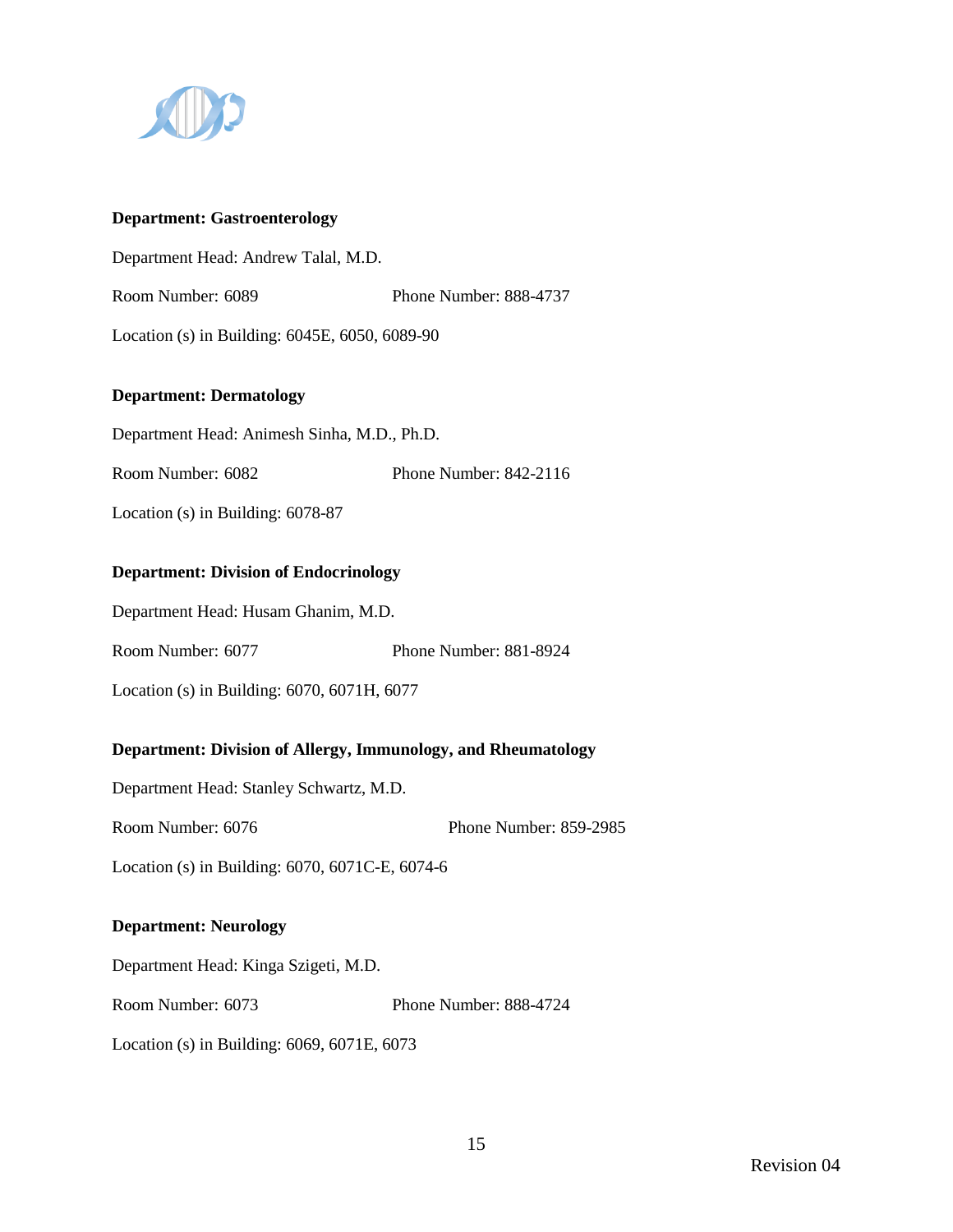

#### **Department: Laboratory Animal Facility**

Department Head: Lisa Martin, D.V.M.

Room Number: 7069 Phone Number: 829-3877

Location (s) in Building: 7037-77

#### **Department: Cardiology**

Department Head: John Canty Jr, M.D.

Room Number: 7030F Phone Number: 829-2663

Location (s) in Building: 7030, 7035-6, 7080-4

#### **Department: Nephrology**

Department Head: Richard Quigg, M.D.

Room Number: 8022AA Phone Number: 859-4831

Location (s) in Building: 8022

#### **Department: Pediatrics**

Department Head: James Jarvis, M.D.

Room Number: 8030E Phone Number:

Location (s) in Building: 8022G, 8026, 8030

#### **Department: Toshiba Stroke Center**

Department Head: Steve Rudin, M.D.

Room Number: 8050 Phone Number: 829-5408

Location (s) in Building: 8033-53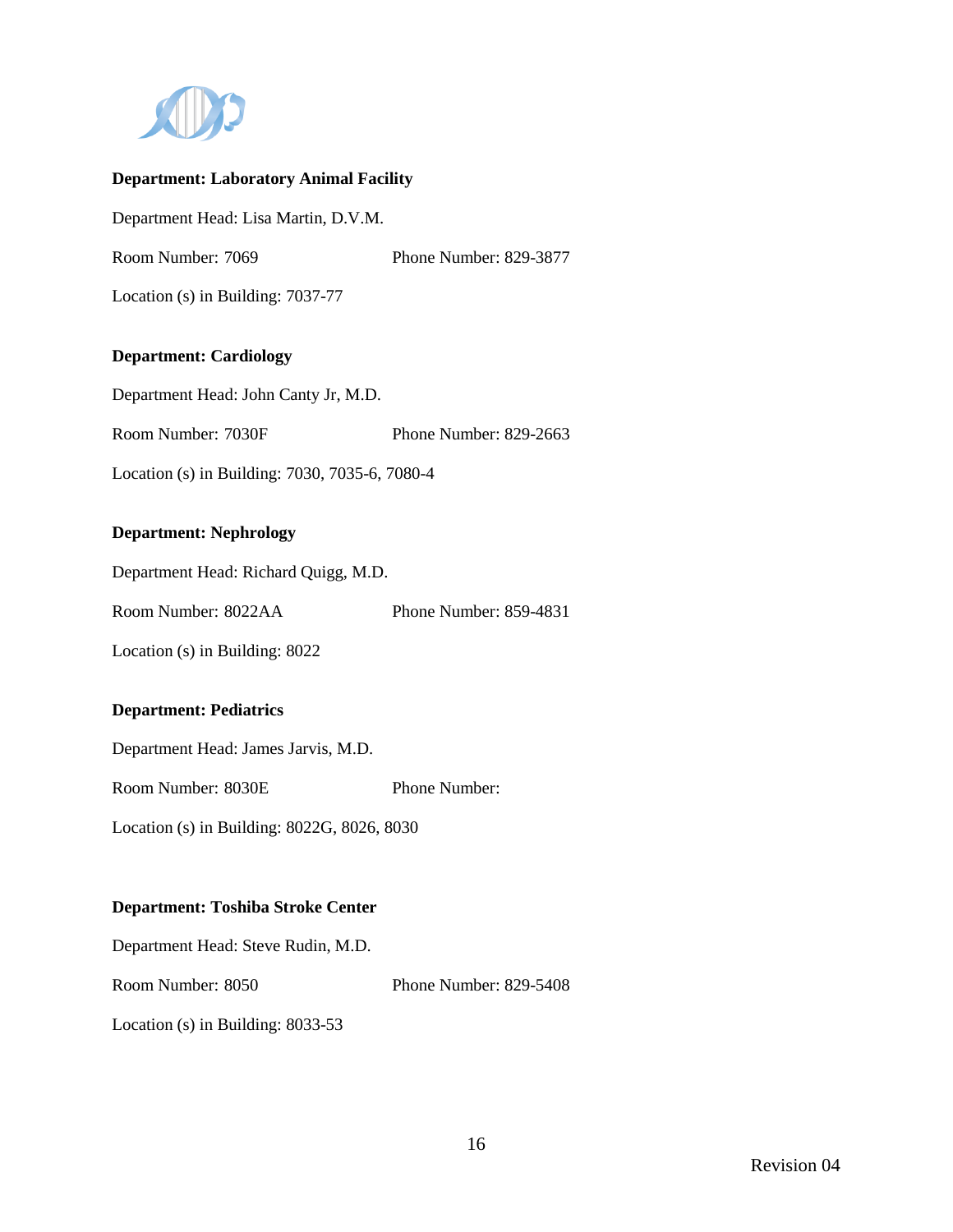

## **Section 2: Building Organization Information**

Building Fire Prevention & Evacuation Planning Committee:

Committee Chair/ Building Evacuation Coordinator: Terry-Ann Smith

Contact Number: 888-4730 E-Mail Address: tysmith@buffalo.edu

Committee Chair Alternate:\_\_\_\_\_\_\_\_\_\_\_\_\_\_\_\_\_\_\_\_\_\_\_\_\_\_\_\_\_\_

Contact Number: \_\_\_E-Mail Address:\_\_\_\_\_\_\_\_\_\_\_\_\_\_\_\_\_\_\_\_\_\_\_\_\_\_\_\_\_

| <b>Committee Members</b>              | Representing           | <b>Contact Number</b> | E-mail                       |
|---------------------------------------|------------------------|-----------------------|------------------------------|
| Michael Budzinski                     | Section Coordinator #1 | 888-4844              | mabudzin@buffalo.edu         |
| Jessica Reynolds, Ph.D.               | Section Coordinator #2 | 888-4777              | jlr8@buffalo.edu             |
| Barbara Bauer                         | Section Coordinator #3 | 888-4825              | bmbauer@buffalo.edu          |
| Sheri Hosken                          | Area Coordinator #5-1  | 888-4850              | slhosken@buffalo.edu         |
| <b>Yvonne Cunningham-</b><br>Woolvine | Area Coordinator #6-1  | 888-4712              | yvonnewo@buffalo.edu         |
| Marsha Barber                         | Area Coordinator #7-1  | 829-2684              | msbarber@buffalo.edu         |
| Lee Chaves, PhD                       | Area Coordinator #8-1  | 888-4837              | leechave@buffalo.edu         |
| Tom Nemeth                            | Area Coordinator #5-2  | 888-4816              | tnemeth@jacobsinstitute.com  |
| Donald Sykes, Ph.D.                   | Area Coordinator #6-2  | 888-4779              | desykes@buffalo.edu          |
| Kathy Thaler                          | Area Coordinator #7-2  |                       |                              |
| Arvind Thakur, Ph.D.                  | Area Coordinator #5-3  | 688-4790              | athakur@accutheranostics.com |
| Melissa Royster                       | Area Coordinator #6-3  | 878-3315              | maroyste@buffalo.edu         |
| Rebecca Young                         | Area Coordinator #7-3  | 829-2672              | rfyoung@buffalo.edu          |
| Liza Pope                             | Area Coordinator #8-3  | 829-5589              | lco2@buffalo.edu             |

| <b>Alternates</b> |                        |              |                           |  |
|-------------------|------------------------|--------------|---------------------------|--|
| Area              | <b>Name</b>            | <b>Phone</b> | E-mail                    |  |
| Area $#5-1$       | Patricia Rybij         | 859-7040     | pe8@buffalo.edu           |  |
| Area $#5-2$       | Mike Springer          | 888-4822     | mspringer@jacobsinstitute |  |
| Area $#6-2$       | Hakim Sojar, PhD       | 888-4873     | orbhakim@buffalo.edu      |  |
| Area $#6-2$       | Ivanna Ihnatovych, PhD | 859-7540     | ivannai@buffalo.edu       |  |
|                   |                        |              |                           |  |
|                   |                        |              |                           |  |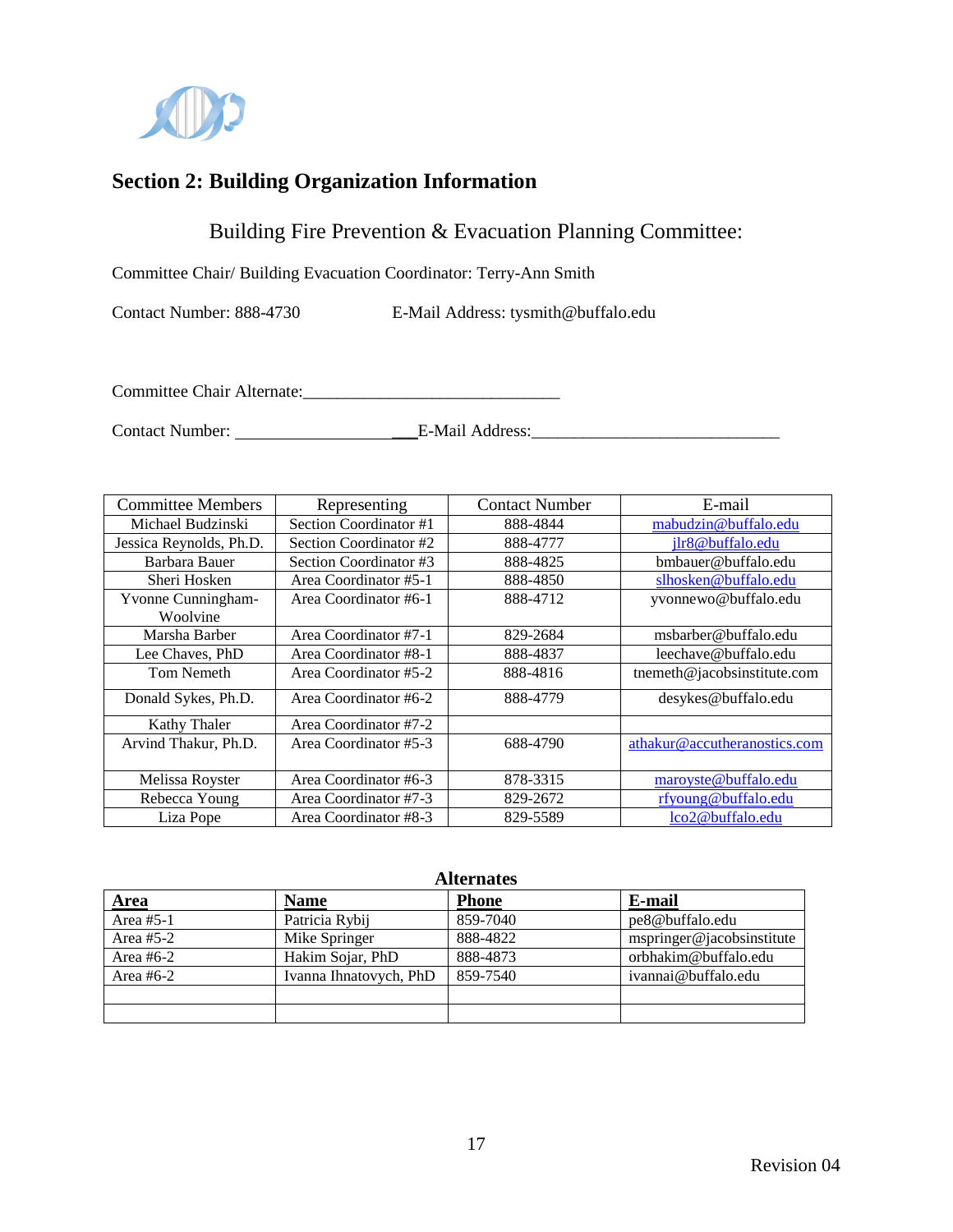

## **Section 3: Building Information:**

Dimensions: 225' x 225' Number of floors: 9 Hours of Operation: 24

Occupancy Characterization:

| <b>Building Use</b> |   | Please List All that Apply |
|---------------------|---|----------------------------|
| Assembly            |   |                            |
| <b>Business</b>     |   |                            |
| Laboratory          |   |                            |
| Service             |   |                            |
| Education           | F |                            |

Approximate Number of Occupants | 120

Primary Occupancy: 120 Total Employees: ~120 Typical # of Students: ~50-100 Typical # of Visitors:~50 Contractors: ~10-50

Obtain building diagrams from Facilities Planning and Design of each floor of the building. Mark up these drawings to indicate the location of exits, main exit routes, fire alarm pull stations, manual activation stations for special agent systems and portable fire suppression equipment. If Safe Rooms are present in the building, indicate the location of each room (see Appendix B for signage).

## **3.2 Building Fire Detection and Suppression Systems:**

Individual buildings may or may not have smoke detectors, heat detectors, fire alarm pull stations, sprinkler systems and/or special agent suppression systems. Therefore, the BFPEPC needs to identify and describe occupant training needs and evacuation practices specific to needs dictated by the presence or absence of such equipment. EH&S may be consulted for assistance in providing guidance in the completion of this section.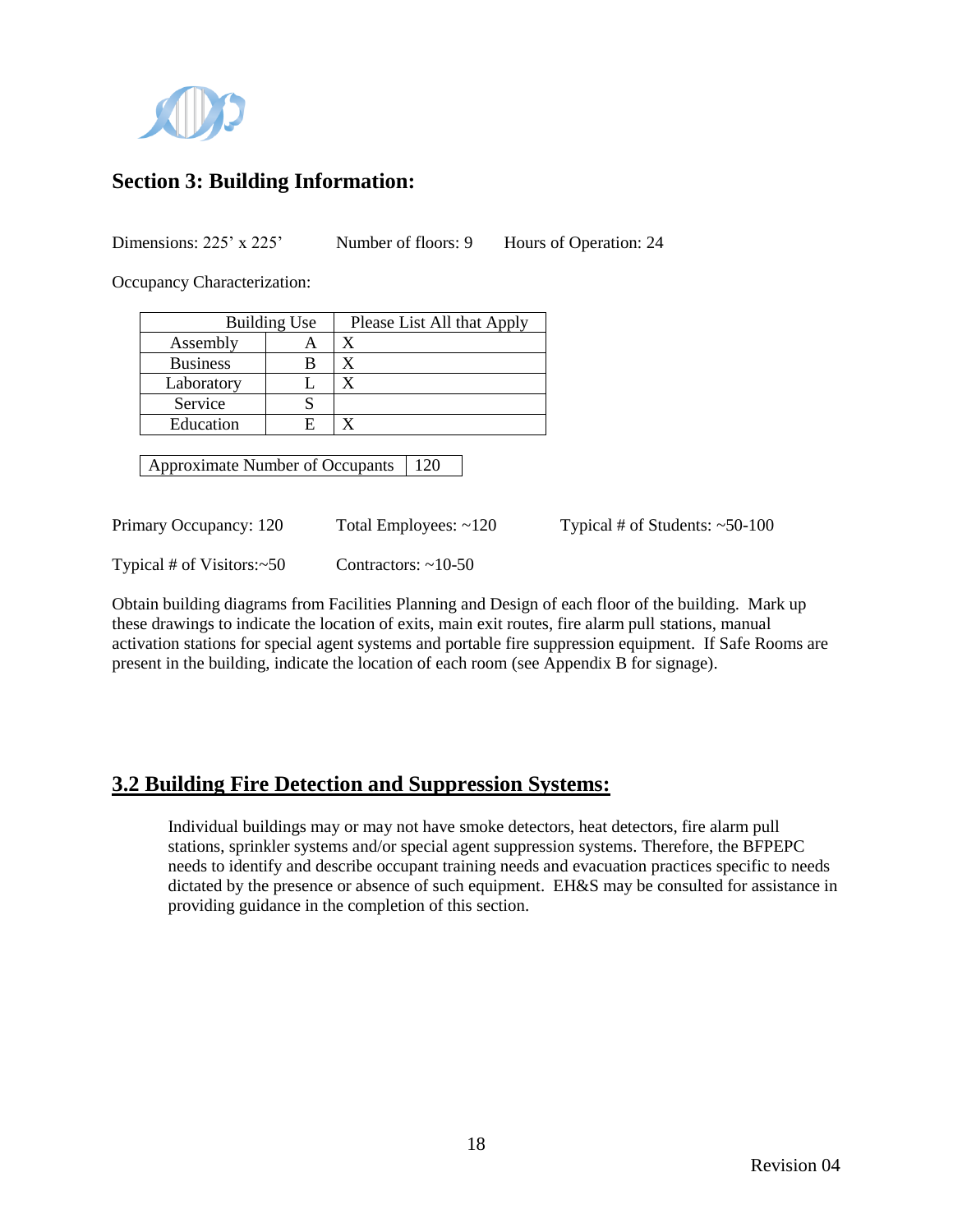



**Figure A1: Emergency equipment on the fifth floor of the CTRC (E-fire extinguisher, Ppull station, ST- standpipe).**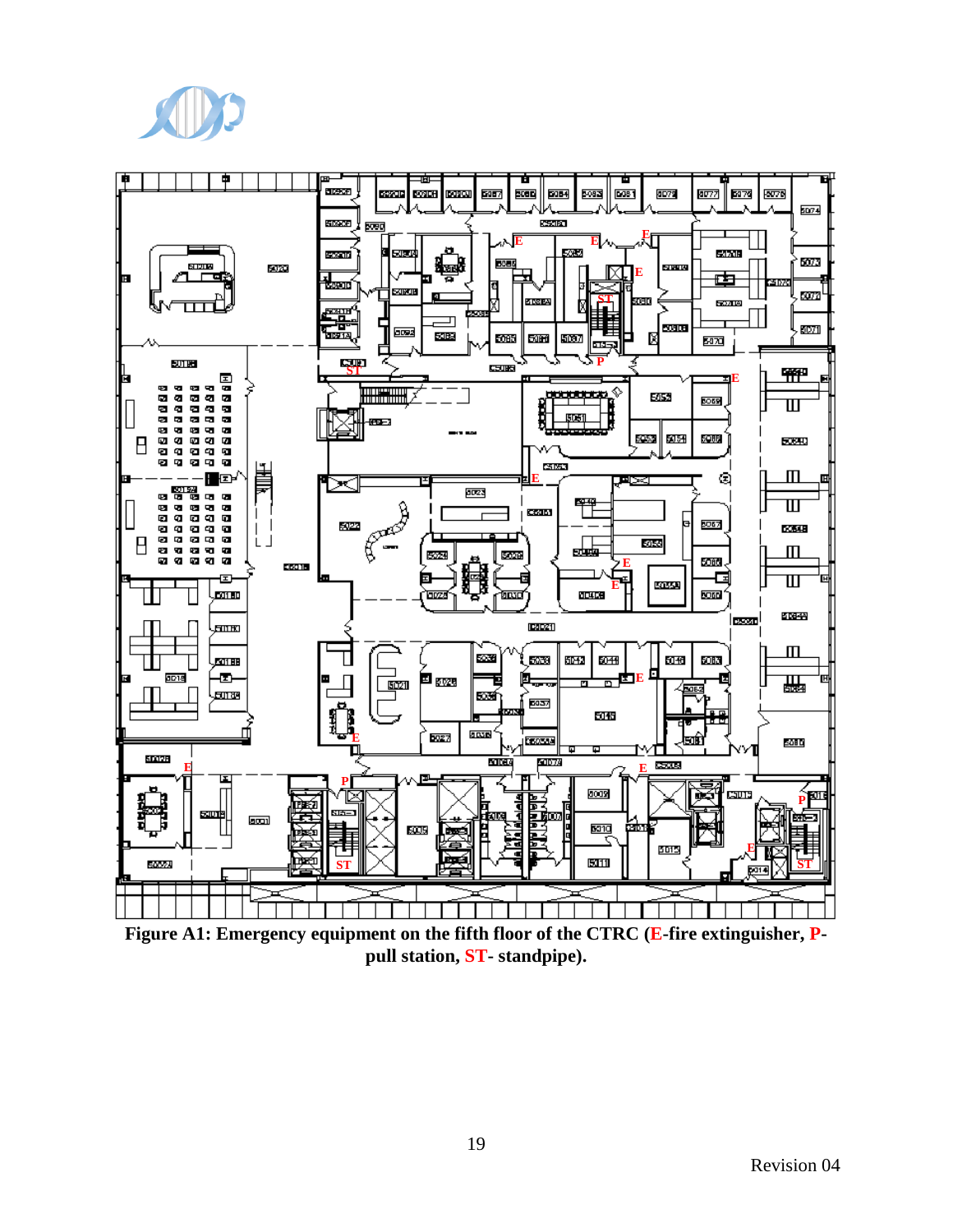



**Figure A2: Emergency equipment on the sixth floor of the CTRC (E-fire extinguisher, Ppull station, ST- standpipe).**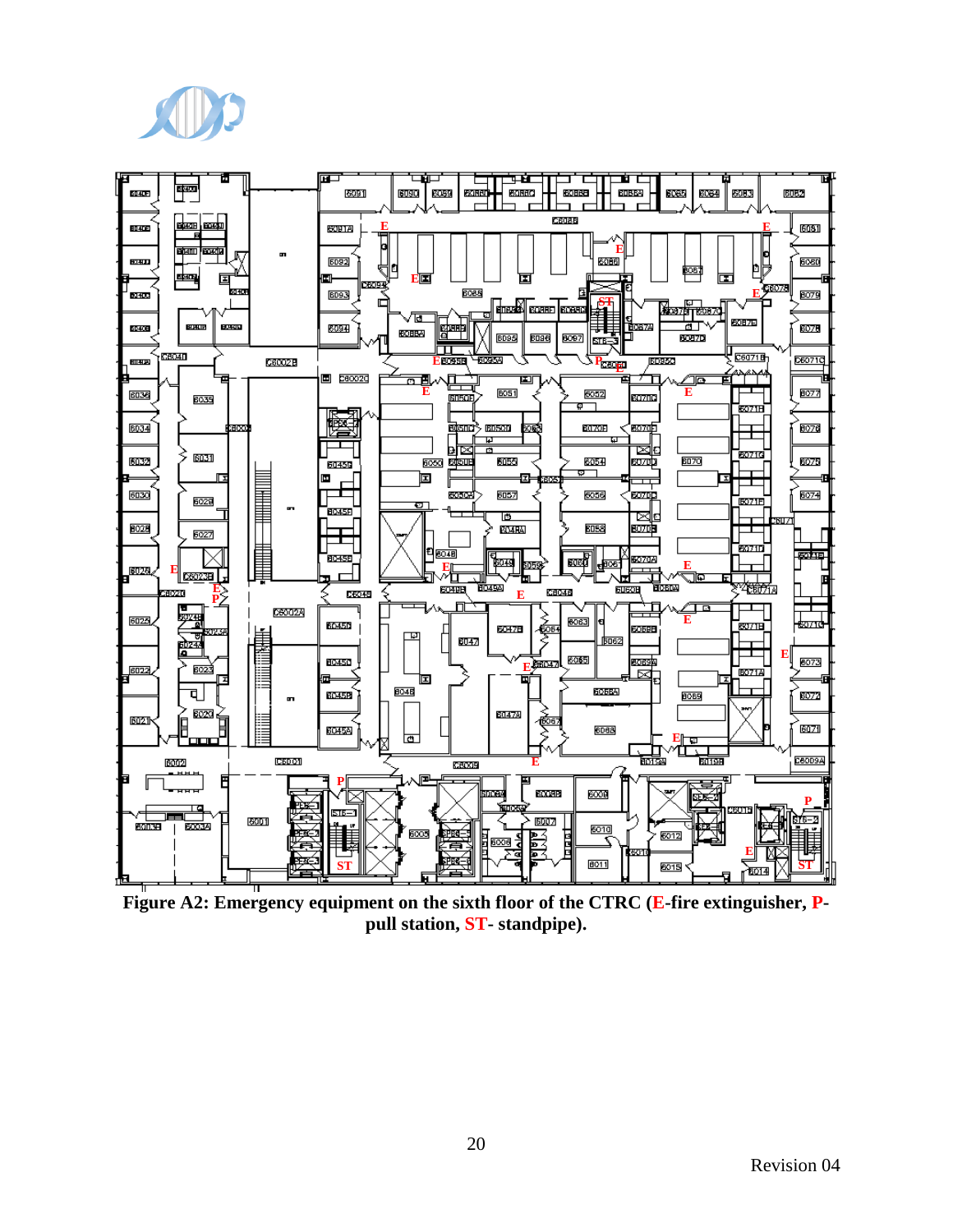



Figure A3: Emergency equipment on the seventh floor of the CTRC (E-fire extinguisher, P**pull station, ST- standpipe).**